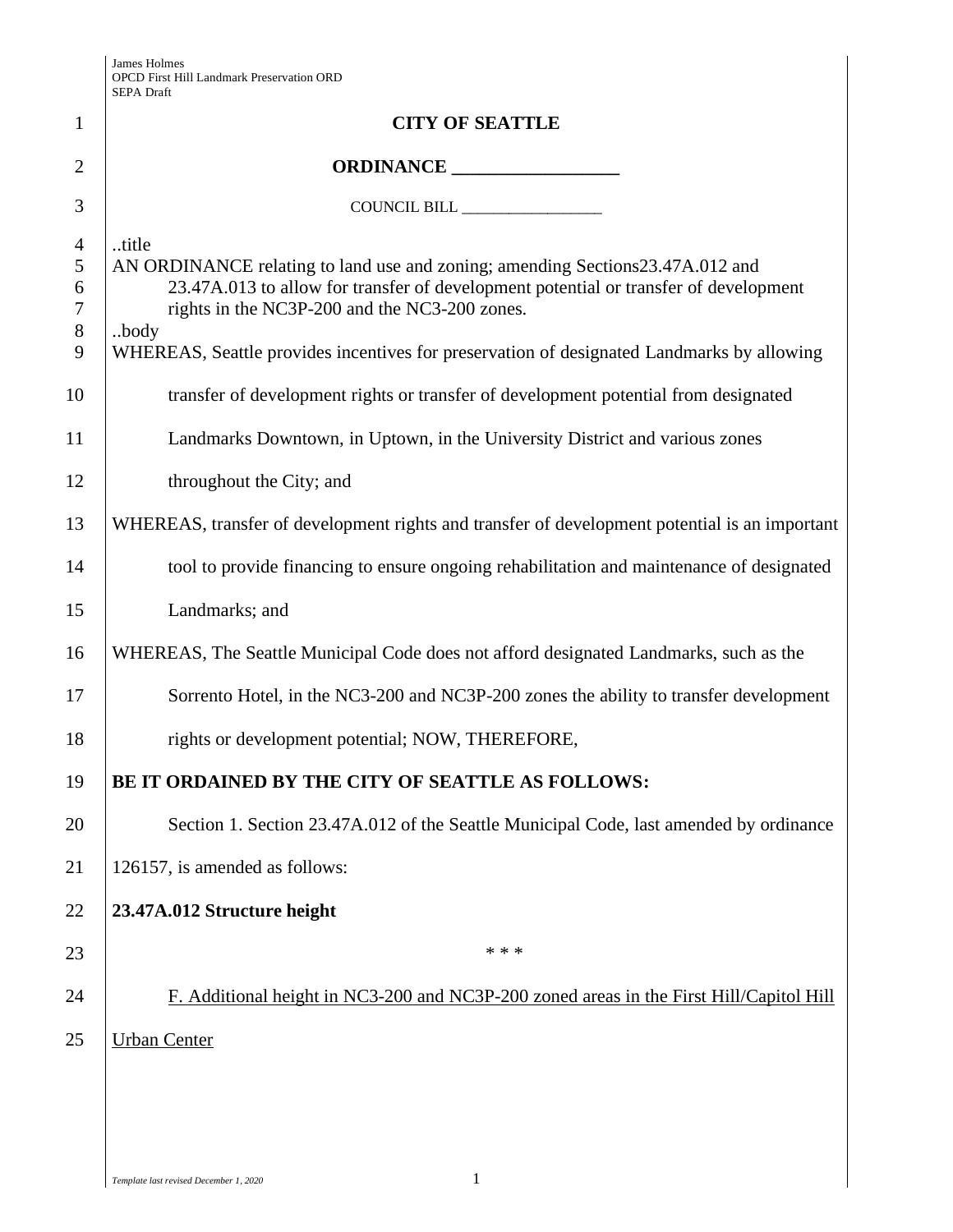James Holmes OPCD First Hill Landmark Preservation ORD SEPA Draft

| $\mathbf{1}$   | In the NC3-200 and NC3P-200 zones in the First Hill/Capitol Hill Urban Center, additional       |
|----------------|-------------------------------------------------------------------------------------------------|
| $\overline{2}$ | height above the otherwise applicable height limit of 200 feet may be permitted to accommodate  |
| 3              | floor area achieved through the provisions of subsection 23.47A.013.F and Section 23.58A.042    |
| $\overline{4}$ | if the development meets the following requirements:                                            |
| 5              | 1. The development does not exceed 350 feet in height, except that rooftop                      |
| 6              | features may exceed 350 feet in height if they comply with subsection 23.47A.012.C.             |
| 7              | 2. Only extra floor area achieved through subsection 23.47A.013.F may be                        |
| 8              | located above 200 feet.                                                                         |
| 9              | Section 2. Section 23.47A.013 of the Seattle Municipal Code, last amended by ordinance          |
| 10             | 126287, is amended as follows:                                                                  |
| 11             | 23.47A.013 Floor area ratio                                                                     |
| 12             | * * *                                                                                           |
| 13             | F. Extra floor area in NC3-200 and NC3P-200 zoned areas in the First Hill/Capitol Hill          |
| 14             | <b>Urban Center.</b>                                                                            |
| 15             | In the NC3-200 and NC3P-200 zones in the First Hill/Capitol Hill Urban Center, extra floor area |
| 16             | above the otherwise applicable FAR limit of 8.25 for nonresidential structures or 12 for        |
| 17             | structures with at least 4 FAR in residential use may be achieved pursuant to the provisions of |
| 18             | this subsection 23.47A.013.F and Section 23.58A.042 if the development meets the following      |
| 19             | conditions:                                                                                     |
| 20             | 1. Extra floor area must be gained through the transfer of TDP/TDR pursuant to                  |
| 21             | the provisions of Section 23.58A.042. For purposes of calculating the amount of TDP/TDR         |
| 22             | that may be transferred, the otherwise applicable FAR limits in subsection 23.47.013.A shall    |
| 23             | be the base FAR.                                                                                |
|                |                                                                                                 |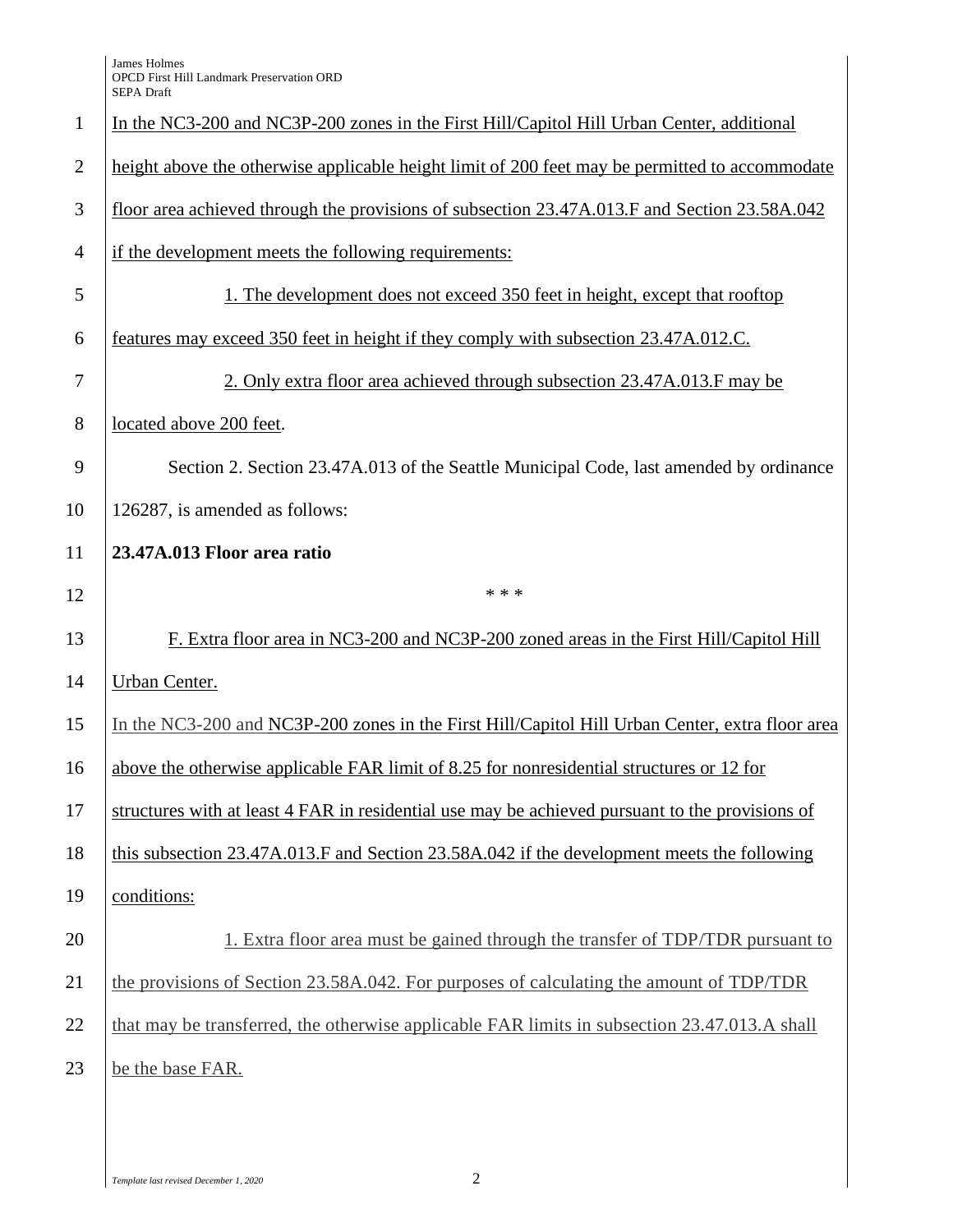James Holmes OPCD First Hill Landmark Preservation ORD SEPA Draft

| $\mathbf{1}$   | 2. The sending site must be located in a NC3-200 or NC3P-200 zoned area in the                   |
|----------------|--------------------------------------------------------------------------------------------------|
| 2              | First Hill/Capitol Hill Urban Center and the lot receiving the transfer of floor area must be on |
| 3              | the same block as the sending site.                                                              |
| 4              | 3. The amount of extra floor gained from this subsection 23.47A.013.F may not                    |
| 5              | exceed 110, 526 square feet.                                                                     |
| 6              | 4. For purposes of this subsection 23.47A.013.F, the transfer of development                     |
| $\overline{7}$ | rights to gain extra non-residential floor area is TDR and the transfer of development potential |
| 8              | to gain extra residential floor area is TDP.                                                     |
| 9              | 5. The only types of TDP and TDR that may be transferred pursuant to this                        |
| 10             | subsection 23.47A.013.F are Landmark TDP and TDR.                                                |
| 11             |                                                                                                  |